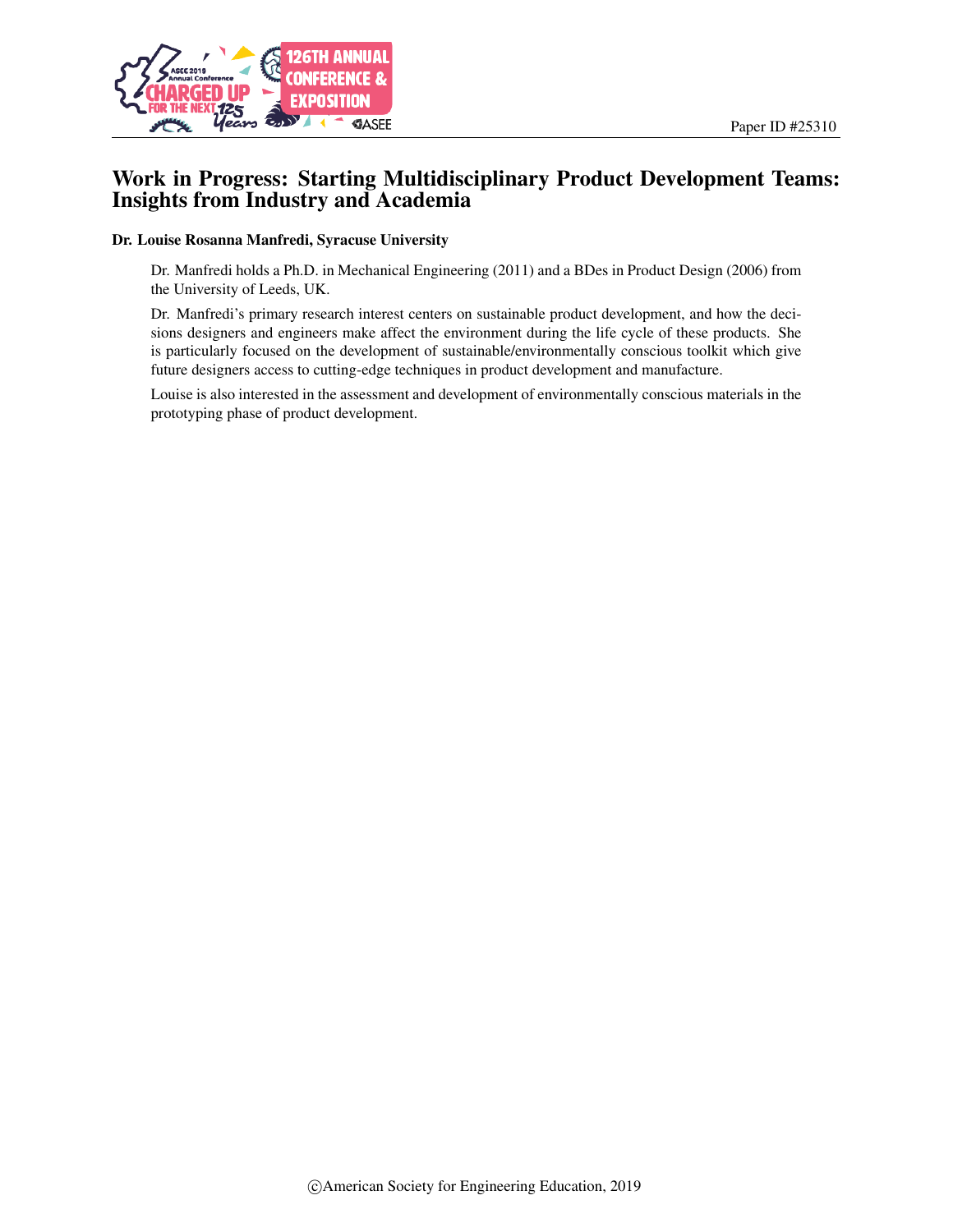# **WIP. Starting multi-disciplinary product development teams: Insights from industry and academia**

#### Abstract

To design a successful consumer product, a diverse team of experts from various disciplines is typically required. These disciplines bring unique insights into the product development process and can be key to creating innovative output. Working in these teams can be challenging, especially if technical language and ideal outcomes are not routinely communicated to the whole team.

This work-in-progress paper examines an industry multi-disciplinary engineering design team. Specifically, this study investigates the communication channels between industrial design interns and an engineering team at an aerospace company in California. Members of this team were interviewed to record their experiences during this three-month project. At this initial research stage, methods of communication used, how effectively they communicated with each other, and what was learned about different design methodologies was captured. The purpose of this study was twofold as we sought to satisfy questions from the industrial and the academic perspectives. From the industrial viewpoint; what skills can industrial design bring to an engineering company to elevate its design practices, and academically, how might we prepare undergraduate engineers and industrial designers to work together on these teams and facilitate an integrative approach to product development?

A grounded theory approach was utilized to extract repeated ideas and themes from these interview transcripts which can be used in further studies of this nature to generate testable hypotheses. In addition to discussing the merits of this data analysis approach and the key insights that were gleaned, this work-in-progress paper provides recommendations to preempt unclear communication for newly formed multi-disciplinary teams.

### I. Introduction

Industrial designers create products that are used the world over, from items you use in your home, to features of the interior of the transport you took home from work. Many decisions are made about the user experience and the aesthetics for those products you own or use. Industrial designers are trained to be user-centric – to create goods and services that do not harm the user nor cause frustrations. They are multi-disciplinary by education. "In professional practice, industrial designers are often part of multidisciplinary teams made up of strategists, engineers, user interface (UI) designers, user experience (UX) designers, project managers, branding experts, graphic designers, customers and manufacturers all working together towards a common goal. The collaboration of so many different perspectives allows the design team to understand a problem to the fullest extent, then craft a solution that skillfully responds to the unique needs of a user" [1]. Interestingly, the professional body for industrial design, Industrial Design Society of America (IDSA), does not call out engineering as a discipline that designers would interact with. It could be argued that "manufacturers" would encompass this discipline, but it does not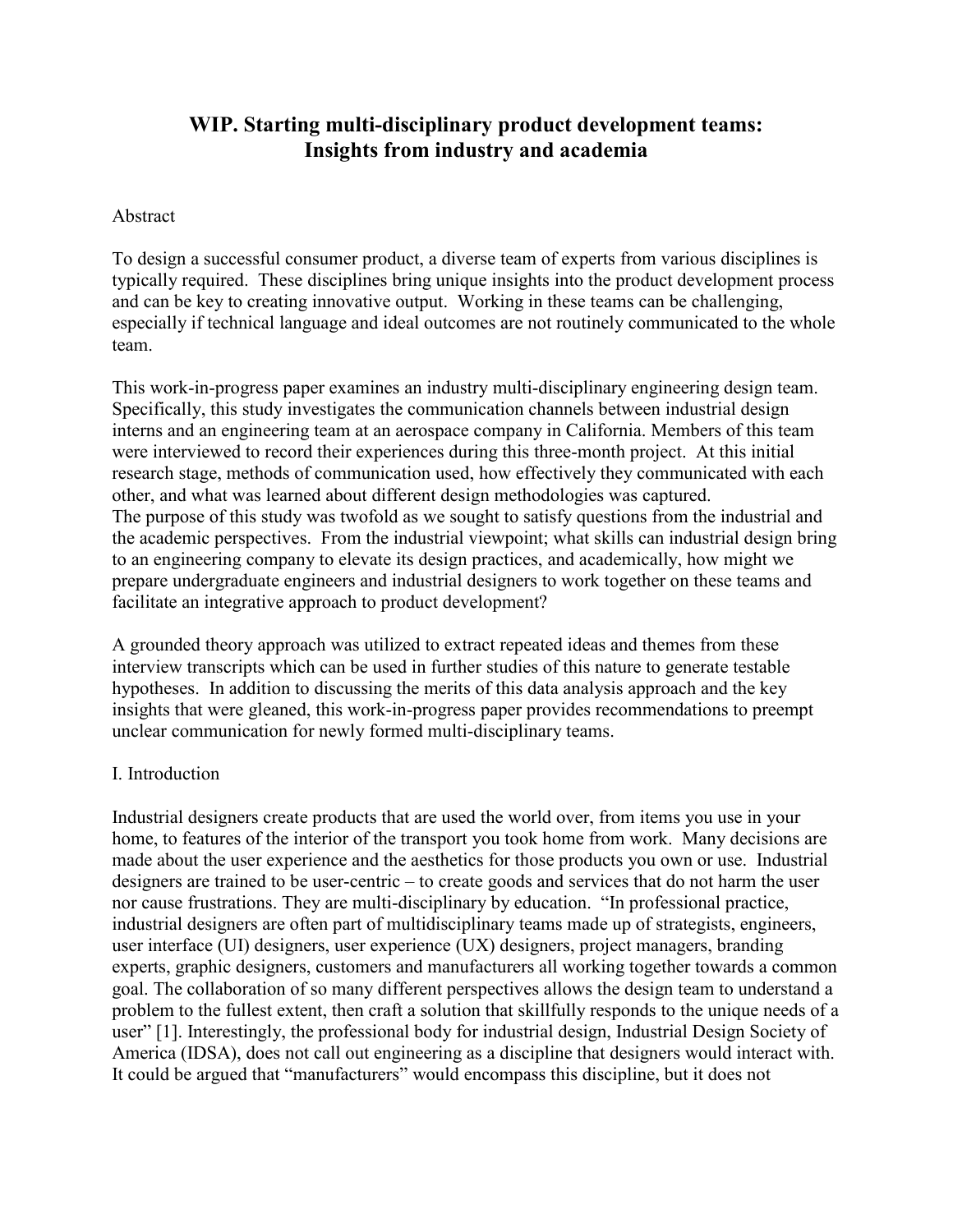adequately describe the rich skillsets of the engineering professions and their role in product development.

Despite of the same goal of creating a new product, the relationship between engineers and industrial designers can sometimes be problematic. Ulrich and Eppinger describe how to manage the industrial design process and teach engineers the best times in new product development to time their involvement, dependent on whether and product is user- or technology-driven [2]. This distinction, whilst seemingly arbitrary as internet of things (IoT) products flood the market and our reliance of integrated smart technology continues to increase, comes from the notion that engineers design based on component layout (inside-out) and that design work from the outsidein [3] [4] [5].

There are few published works that look specifically at the interactions between industrial designers and engineers both in the workplace and in the classroom. Of those studies found, all have focused on problematic communication. In a preliminary study conducted in 2014 [5], direct causes of conflict between the disciplines included design specification, material costs, and scheduling errors. Indirect conflicts reported by the engineers related to the perceived lack of knowledge held by industrial designers about design implementation, differences in core values, and difference in working style. For the designers, conflict surrounded who was responsible for the project and design evaluation, and overall differences in disposition between the two disciplines. Conflict in the ownership of the overall process was also found in the relationship between architecture and engineering, raising the question of whether this stems from the design process or design management [6].

Persson and Warell [7] propose a model of common understand based on the objectives of the team. For example, for finding a common understanding of feedback on the design, reciprocal communication should be employed. For simple message transfer, one-way communication was suggested. Other tools have been proposed to ease communication between the fields, including virtual reality software to improve conflict in tolerance management in car design [8], and design representation cards to create a common language [9] for industry and students. Studies found that focused on interaction in an educational setting were limited to extra-curricular one-time efforts sponsored by industry [10] [11]. Both studies acknowledged the benefits of the working groups to designing products and that communication difficulties arose. Both made recommendations for these efforts become regularized in the regular academic session, but no follow up publications have been found.

This work-in-progress study differs in its approach because it sought to explore the interactions that two industrial design interns had in an engineering company. The company, at the time of the summer internships, did not have an in-house industrial design team. With a specific focus on communication, both formal and informal, this exploratory study focused on the responsibilities team members had within design projects, how information was communicated to the different members of the teams, and whether an integrative approach was adopted. Additionally, as the technology we use in product development advances, product development cycles become shorter, yet industry still need to strike the balance between innovative ideas, high quality design and engineering, and profit. To do this effectively, group dynamics across disciplines must be strong. Using coding and theme identification techniques from transcribed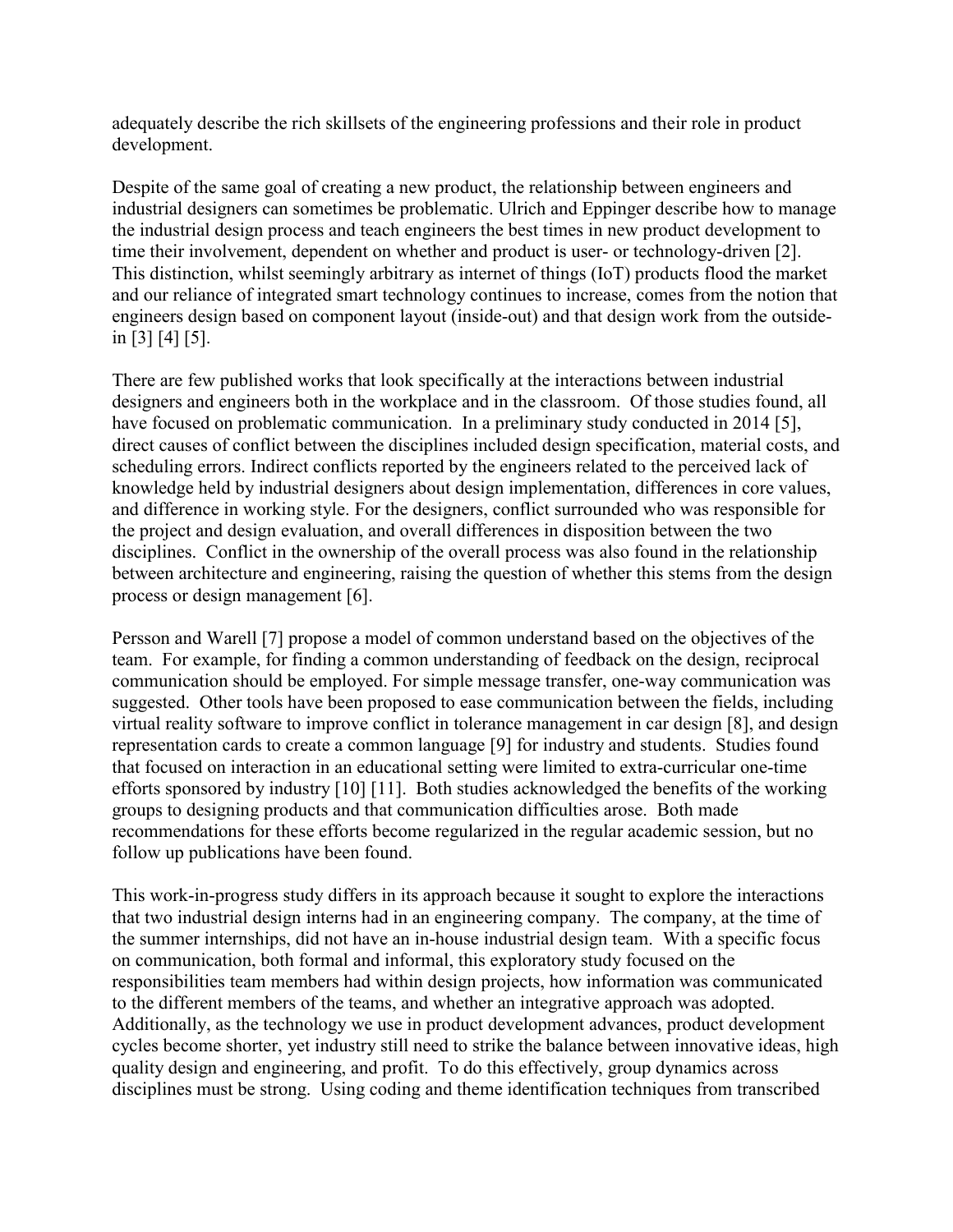interviews, how might we better equip graduating students to work in multi-disciplinary product development teams?

## II. Method

## A. Data collection

Interviews were conducted with three individuals from an aerospace company in California; two industrial design undergraduate (junior and senior standing) who interned in summer 2018, and one senior aerospace engineer with 20 years of experience in this industry. Two participants who were currently in employment at the aerospace company at the time of this study were interviewed remotely (the researcher and participants are bi-coastally located), and the industrial design undergraduate was interviewed in person when they returned to school to resume study. The interview questions and methods were approved by the university Institutional Review Board (ID 18-401). The interviews were conducted 4 months after the summer 2018 internship program concluded.

The questions asked were open by design, to encourage the interviewee to reflect on their experiences. The questions were categorized as follows: (1) educational background, academic preparation, and role in the company, (2) communication channels on projects, and (3) thoughts on improvements that could be made to communication through altered academic preparation. A subset of the questions posed are listed in [Table 1.](#page-3-0)

<span id="page-3-0"></span>

|                             | Table 1. Subset of interview questions                                                                                               |  |
|-----------------------------|--------------------------------------------------------------------------------------------------------------------------------------|--|
| Category                    | Question asked                                                                                                                       |  |
|                             | What is your current job role?                                                                                                       |  |
|                             | Could you detail your responsibilities?<br>$\bullet$                                                                                 |  |
|                             | Can you describe some of the key skills you took away from your academic<br>preparation that prepared you for your current job role? |  |
|                             | I'd like you to think about a specific project that you have recently                                                                |  |
|                             | completed. What was your role on the team?                                                                                           |  |
|                             | • What other roles were there on that team?                                                                                          |  |
| $\mathcal{D}_{\mathcal{L}}$ | What were the modes of communications used during the project?                                                                       |  |
|                             | Can you recall any confusing or unclear conversations?                                                                               |  |
|                             | Can you recall a positive project communication?                                                                                     |  |
| 3                           | If you were the project leader, how would you ensure excellent<br>communication between team members?                                |  |
|                             | Knowing what you know now, what skills would you want to improve on<br>in an educational setting?                                    |  |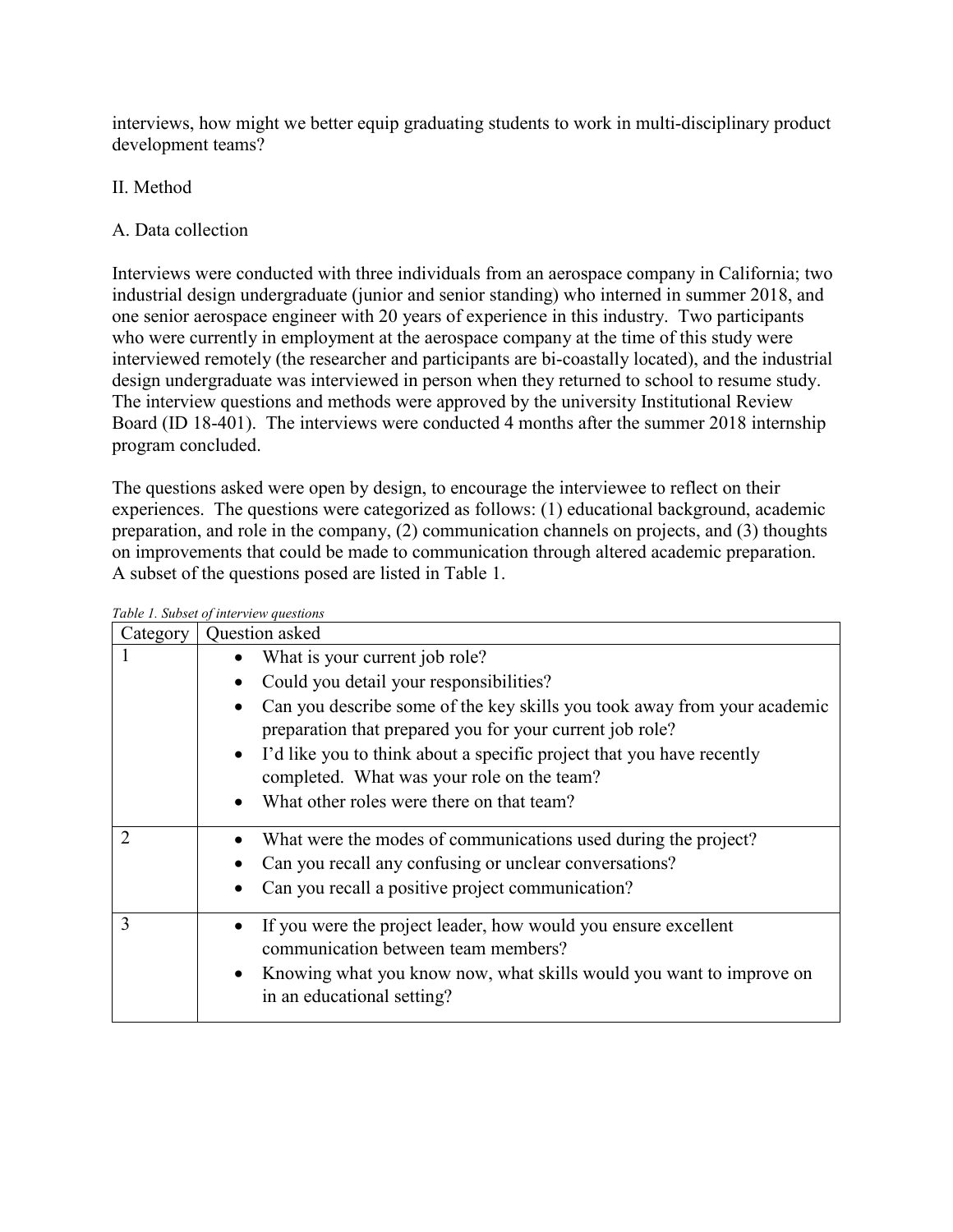### B. Data analysis

Grounded Theory Method (GMT) was chosen to analyze the word and themes in the interview data, rather than collecting numerical data from very structured, closed questions. The premise of this study was to encourage the interviewees to talk freely and in their own words about their experiences and ask them to reflect on what might have helped them in their undergraduate education to succeed. The goal of using this analysis, as consistent with founders of the methodology [12], is to develop a theory during textural analysis without preconceived ideas on what the solution, or theory, could be. GMT was developed in the 1960's to give sociologists a tool that allowed them to generate new theories. It has begun to be adopted by the design disciplines to help navigate the fuzzy front end of design by coding observations in transcripts, for example. The idea is that stories can emerge, and connections can be made between unrelated ideas and help form potential hypotheses [13]. In this initial coding exercise, word-byword, and line-by-line coding strategies were employed, as described by Charmez [14].

Once the interviews were concluded, audio files were transcribed. To effectively use GTM, text was arranged into a left aligned column, and set so that each line of text would have no more than 10-12 words per line. The right side of the page was reserved for data extraction notes line by line. Three open coding approaches were used:

- 1. In vivo extracting the interviewees own words
- 2. Eclectic finding immediate impressions from each line of text to find similarities, differences, frequency of specific details, causation and the order in which information is given in answering questions.
- 3. Process determining how the interviewee is making decisions, for example looking for challenges, perceived obstacles, or emotional catalysts that inform behavior. Can be negative or positive.

Once coded, common themes and repeated codes were extracted within the interviewee's answers (see example in [Table 2\)](#page-4-0), and across interviewees [\(Figure 1\)](#page-5-0).

| Excerpt 1: In-vivo coding (word)                      | Transcript            |
|-------------------------------------------------------|-----------------------|
| Excerpt 2: Eclectic coding (line-by-line)             |                       |
| <b>Excerpt 1</b>                                      |                       |
| You mentioned something about showing an              |                       |
| interest in other people's work.                      |                       |
| Interviewee: I would say something that helped        | Helped                |
| create the bond between the engineer's industrial     | Create the bond       |
| designers was showing an interest in the type of      | Showing an interest   |
| work that they were doing and showing                 | Doing and showing     |
| appreciation and respect for it. Not just saying that | Respect               |
| because they might have the impression of you         | Impression            |
| think that you can do their job better than they can. | Do their job better   |
| It's really working as a team and helping both        | Team                  |
| sides understand. What Stan was really trying to      | Both sides understand |
| do was create a transparency between engineering      | Transparency          |
|                                                       | Help                  |

<span id="page-4-0"></span>

|                 | Table 2. Initial coding example from two excerpts from interviewee 1. Excerpt 1 shows in-vivi coding, and excerpt 2 shows |  |  |
|-----------------|---------------------------------------------------------------------------------------------------------------------------|--|--|
| eclectic coding |                                                                                                                           |  |  |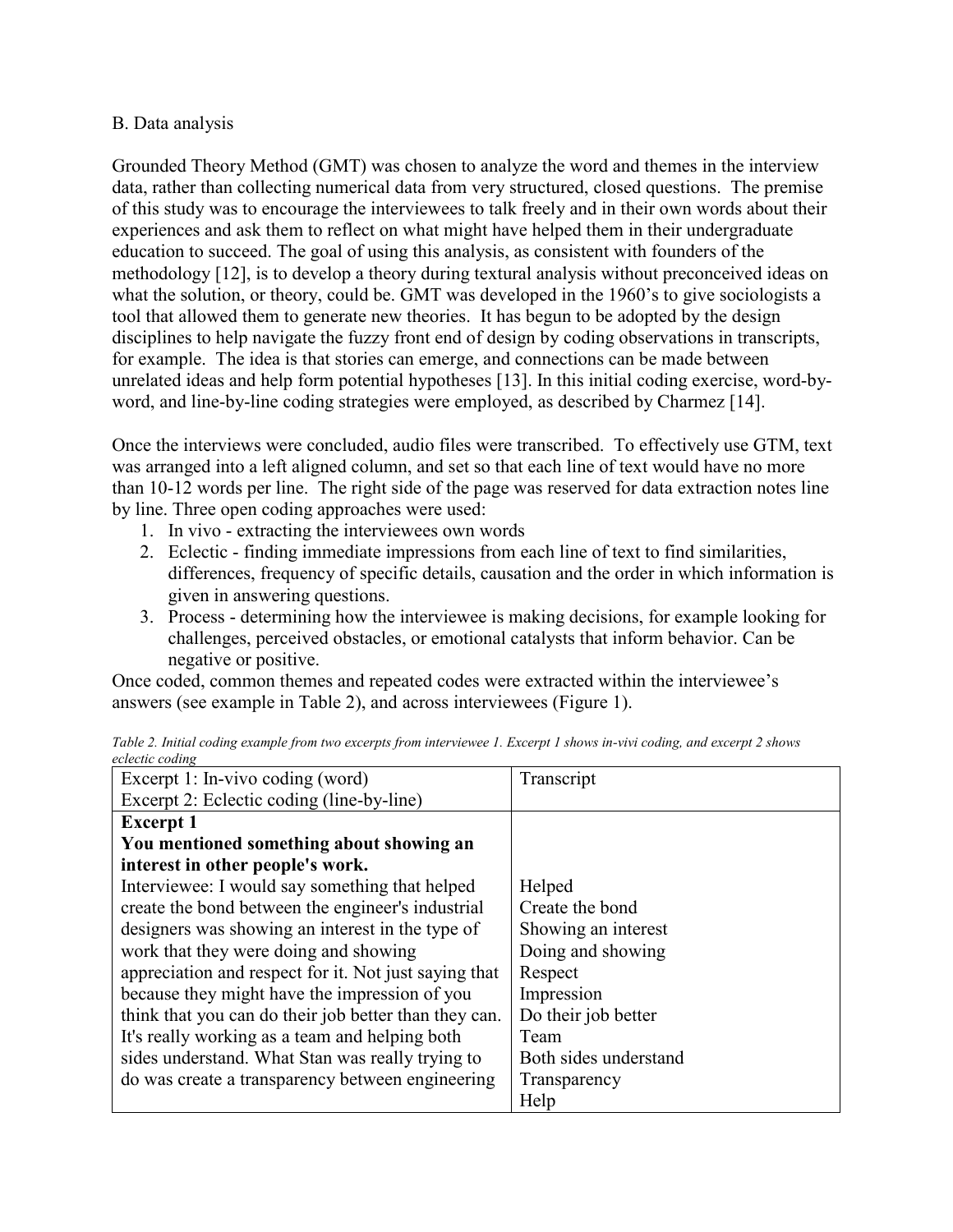| and design and help everyone understand that it's   | outcome                                   |
|-----------------------------------------------------|-------------------------------------------|
| only going to matter to the outcome in the product. |                                           |
|                                                     |                                           |
| <b>Excerpt 2</b>                                    |                                           |
| Did you have to work hard on communicating          |                                           |
| your ideas to engineers so that they                |                                           |
| understood?                                         |                                           |
| Interviewee: Getting the engineers to be on board   | Aware of difficulties, seeks acceptance   |
| with the kind of design and thought process that    |                                           |
| industrial designers have was challenging. My       |                                           |
| advice is always show don't tell, or if you are     | Learnt that ideas should be discussed and |
| telling, have something to show them back up        | shown. Showing data to back up ideas      |
| what you're talking about. And data is always       | and having an answer for 'why'.           |
| really important.                                   |                                           |
|                                                     | 'guys' suggest familiarity                |
| The feedback that we would get from the flight      | Enthused by interactions                  |
| guys: they would say that they always really        | Acceptance from a small cohort after      |
| enjoyed that we were interviewing the end users     | explaining design methodology.            |
| and that definitely helped validate what we're      |                                           |
| doing. Technical engineering conversations were     | Aware of knowledge deficits.              |
| a struggle to keep up initially, but it was more    |                                           |
| trying to figure out the terminology for the        |                                           |
| equipment in the technology that they were using    |                                           |
| within the ground control station to communicate    |                                           |
| with the aircraft in the different electronics on   |                                           |
| board.                                              |                                           |

<span id="page-5-0"></span>*Figure 1. Example of coding. Orange denotes coding for just this interviewee, pink for coded across two interviewees, and blue across all three.*

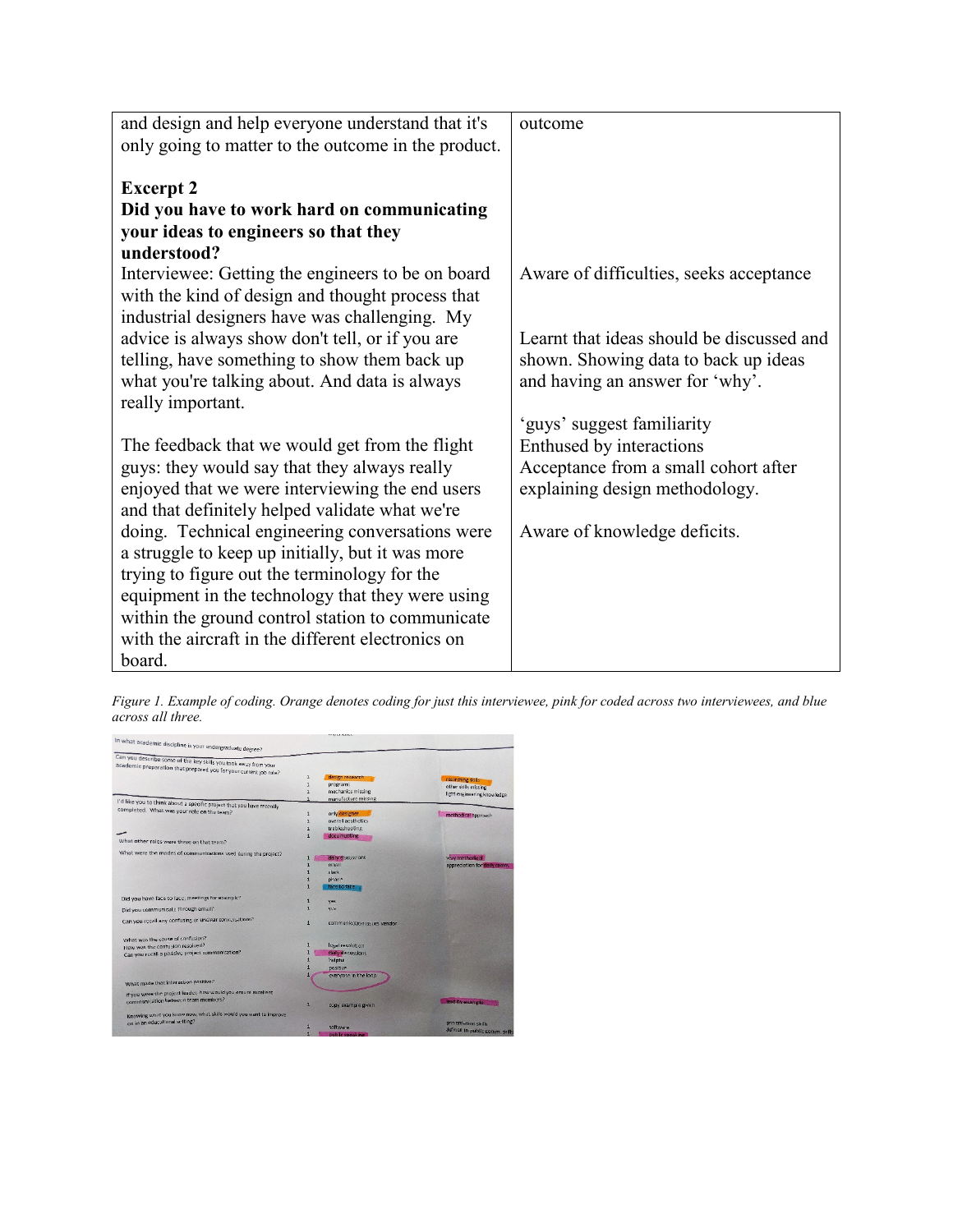## III. Preliminary results and discussion

A summary of these themes and codes are shown in [Table 2](#page-6-0) for each interviewee with all question categories considered with common codes across at least two interviewees is underlined. Viewed another way, [Table 3](#page-6-1) shows codes and themes arranged by question category.

| <b>Interviewee</b>      | In vivo                                             | <b>Descriptive</b>                           | <b>Process</b>                                  |
|-------------------------|-----------------------------------------------------|----------------------------------------------|-------------------------------------------------|
| 1                       | Users, research, analysis,<br>visual communication, | Appreciates structure,<br>values group work, | Feels misunderstood,<br>seeks validation as a   |
|                         | show don't tell, sketching,                         | receptive to feedback,                       | designer, enjoys                                |
|                         | transparent, manufacturing,                         | honest approach to                           | building relationships,                         |
|                         | bond, respect, involve                              | design                                       | need to refine creative                         |
|                         | everyone, prove work,                               |                                              | solution to                                     |
|                         | demos, designer, engineer,                          |                                              | communicating idea,                             |
|                         | documenting, design,                                |                                              | understanding technical                         |
|                         | reinvent, how it is done in                         |                                              | knowledge, inhibited by                         |
|                         | industry,                                           |                                              | sketching skills.                               |
| $\overline{2}$          | Planning, development,                              | Values structure,<br>interactive team        | Demands accountability,                         |
|                         | user, face-to-face, formal,<br>informal, active,    | member, versatile                            | solution motivated,<br>stronger link between    |
|                         |                                                     | leader, lead by                              |                                                 |
|                         | participate, listening, ideas,<br>development.      | example.                                     | education and industry<br>expectations, success |
|                         |                                                     |                                              | through positive                                |
|                         |                                                     |                                              | interactions, systems                           |
|                         |                                                     |                                              | and order, seeks buy-in                         |
|                         |                                                     |                                              | from colleagues,                                |
|                         |                                                     |                                              | cooperative personality.                        |
| $\overline{\mathbf{3}}$ | Design, research,                                   | Research driven,                             | <b>Lacking presentation</b>                     |
|                         | documentation, face-to-                             | methodical, lead by                          | confidence, perceived                           |
|                         | face, daily, sketching,                             | example.                                     | lack of fundamental                             |
|                         | designer, engineer,                                 |                                              | design skills, limited                          |
|                         | manufacturing, in the loop,                         |                                              | technical knowledge.                            |
|                         | public speaking, concepts,                          |                                              |                                                 |
|                         | user.                                               |                                              |                                                 |

<span id="page-6-0"></span>*Table 3. GMT codes and themes extracted from transcripts of interviewees. Underlining denotes common codes or themes across multiple interviewees*

<span id="page-6-1"></span>

|--|

| Category             | Coding and themes across all interviewees                                  |
|----------------------|----------------------------------------------------------------------------|
| 1. Education and job | Users, research, analysis, development, planning, design, concepts,        |
| function             | leader.                                                                    |
| 2. Communication at  | Formal, informal, structure, listening, face to face, active, participate, |
| work, and leadership | visual communication, plans and deadlines, seeks approval, show            |
|                      | don't tell, validation, daily, sketching, prove, leader, lead by example,  |
|                      | in the loop, needs to refine creative solution to communicating idea,      |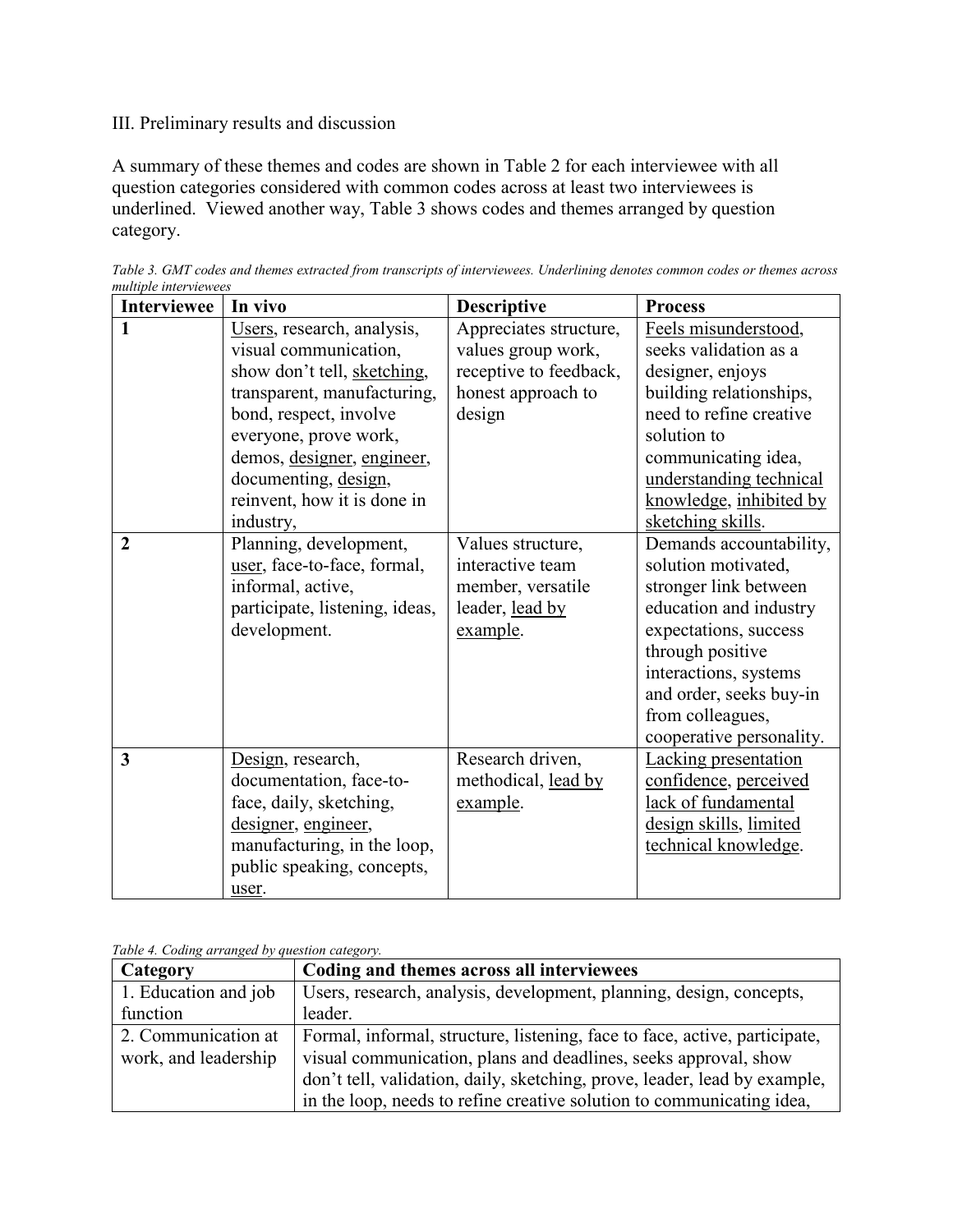|             | documentation, inhibited by sketching skills, public speaking, demos,<br>feels misunderstood, seeks validation as a designer, enjoys building<br>relationships. |
|-------------|-----------------------------------------------------------------------------------------------------------------------------------------------------------------|
|             |                                                                                                                                                                 |
| 3. Academic | Manufacturing, designer, engineer, documentation, sketching,                                                                                                    |
| suggestions | inhibited by sketching skills, public speaking, stronger link between                                                                                           |
|             | education and industry expectations, bond, transparency, honest                                                                                                 |
|             | approach to design, how it is done in industry, accountability,                                                                                                 |
|             | cooperative personality, appreciation, respect.                                                                                                                 |

Category one coding showed that industrial design and engineering have similar goals and function. The user is central to the research and development phase of product development. Analysis of concepts and product function were also themes that stood out in all interviews.

Category two coding was more revealing about the interviewees function within teams, how the company structured its communication, and how they felt about their experience. Differing language around confidence could be attributed to experience, but all interviewees were seeking 'buy-in' or involvement in all discussions about the project. Transparency was a commonly used term, specifically around knowing what everyone on the team was doing. This was also captured by the term 'in the loop'. Communication within the team was reported as structured, regular, and a mix of formal and informal interactions with most communication happening face-to-face. Unclear communications were not uncommon beyond the design team, but within, strategies such as demos were used to teach the engineers about industrial design techniques and strategies. Visual communication, such as well documented concept sketches, photos and videos, promoted a show don't tell mentality that was adopted by the interns and supervisor. Through process and descriptive coding, uneasiness and lowered confidence in presentational (both oral and visual) skills was observed and feelings of anxiety with showing concept sketches. One might also propose that the need for validation could be linked to feelings of skill deficits. Overall, communication methods were varied and successful in the company and did appear to incorporate the early rational modes of communication: one-way, reciprocal, and interaction communication [7]. As the multi-disciplinary team matures into year two, observation of collaborative communication relating for the co-development of new knowledge and articulation of common goals will be an interesting next step.

Suggestions for academic action were captured through all three coding techniques. A clear overlap in product development skills for both disciplines related to knowledge of manufacturability. Skill deficiencies coded in communication skills were repeated for educational enhancement. Cross-disciplinary projects that are ongoing at the company were discussed, with repeated use of 'transparency', 'appreciation for other skills', and an 'honest approach to design'.

Increased practice for core industrial design skills was reiterated. A stronger link between academia and industry was also coded. Finally, desired and perceived personality traits that were captured in this category related to reliability, cooperation, and accountability. 'Teachability' was coded in interviewee two's transcript. In context, this related to the skills that the engineer was looking for in a graduate hire. The theme of teachability was wider reaching. Interviewee one talked about needed hands-on opportunities to learn about the technology inside the product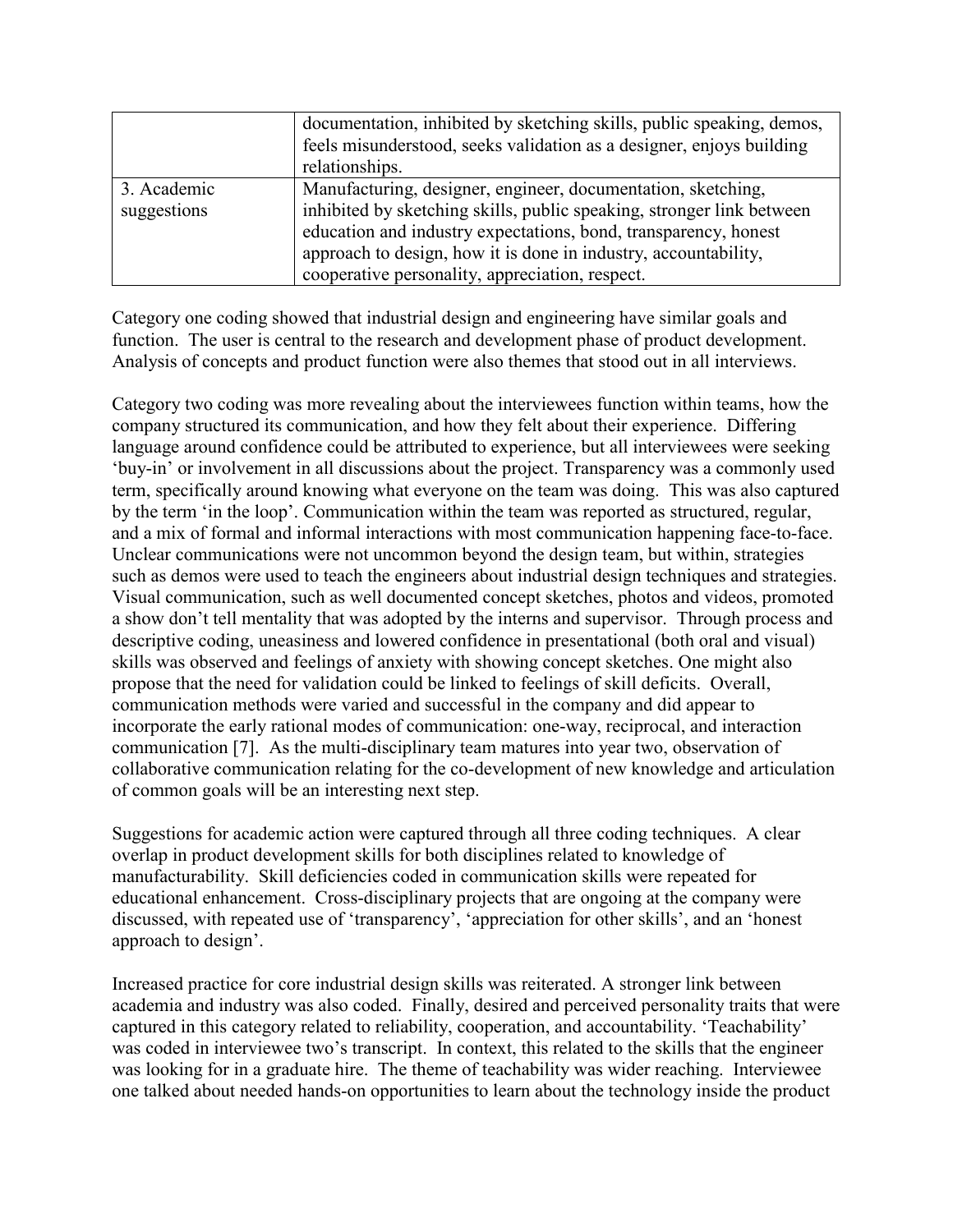they were designing, and a need to learn about manufacturability constraints from other engineers on the team. For the other perspective, some of the engineers wanted to be taught how to draw like the industrial design interns, perhaps out of interest, or to improve their own visual communication skills. The interns had noted a difference in concept development strategies. Whilst the designers opted for multiple quick sketches of as many ways to design the product as possible, adding in the human form for scale representation, the engineers preferred to develop much fewer ideas directly into CAD. It is possible that in initial concept development, the two disciplines follow the stereotypical behavior discussed early; outside-in versus inside out. This does appear to be an optimal starting point for understanding of each-others processes thus determining the best way to utilize two very important design skillsets concurrently.

### IV. Limitations

This paper discusses an exploratory project with one industrial partner who has in the last year introduced industrial design to its in-house operations. As such, data is limited because the initiative began with the hiring two interns, one of which has now been employed full time. The industrial partner will seek to hire two more interns this coming summer which will allow for more interviews, thus more data and allowing for possible quantitative analysis methods. Interviewing allows a researcher to capture something that already happened and relies on accurate memories of the interviewee. In this paper, the interviews were conducted four months after the conclusion of the internship program in summer 2018. It is proposed that interviews in 2019 are conducted as the interns start, and as they end their experience. This would allow for a comparison of expectations and what occurred. Other qualitative tools such as observation, journaling and journey mapping may provide another perspective on the experience of multidisciplinary group work in a predominantly engineering work environment.

The findings presented are specific to this specific work environment. Another avenue for exploration could be to examine other companies who are working towards an integrative approach to product development. Furthermore, the opposite working environment could be observed; engineering in a predominately creative company, such as a design consultancy. Irrespective of the approach, as the relationship between the School of Design and College of Engineering and Computer Science develops at Syracuse University, more opportunities to explore communication across these disciplines should emerge. Fostering a dialog with companies that support students through internships or seek to hire from specific programs is vital. As industries evolve and become ever more cross-disciplinary, academia should be responsive and ready to simulate these work environments to allow students to hone these necessary communication skills. The challenge is finding an opportunity to create these experiences in curricula that are filled with classes required by accreditation bodies. Perhaps the best approach would be to create an elective class open to both disciplines and evaluate student success after they move in to the work force.

Grounded theory method is a useful tool in uncovering themes and repeated ideas in interview transcripts. With three interviews, the insights are limited to the initial coding stages. More data is needed to build testable hypotheses on how we might develop courses to support stronger communication skills in our undergraduate designers. Additionally, there would be benefit in working with another researcher to interpret transcripts and create more coding insights.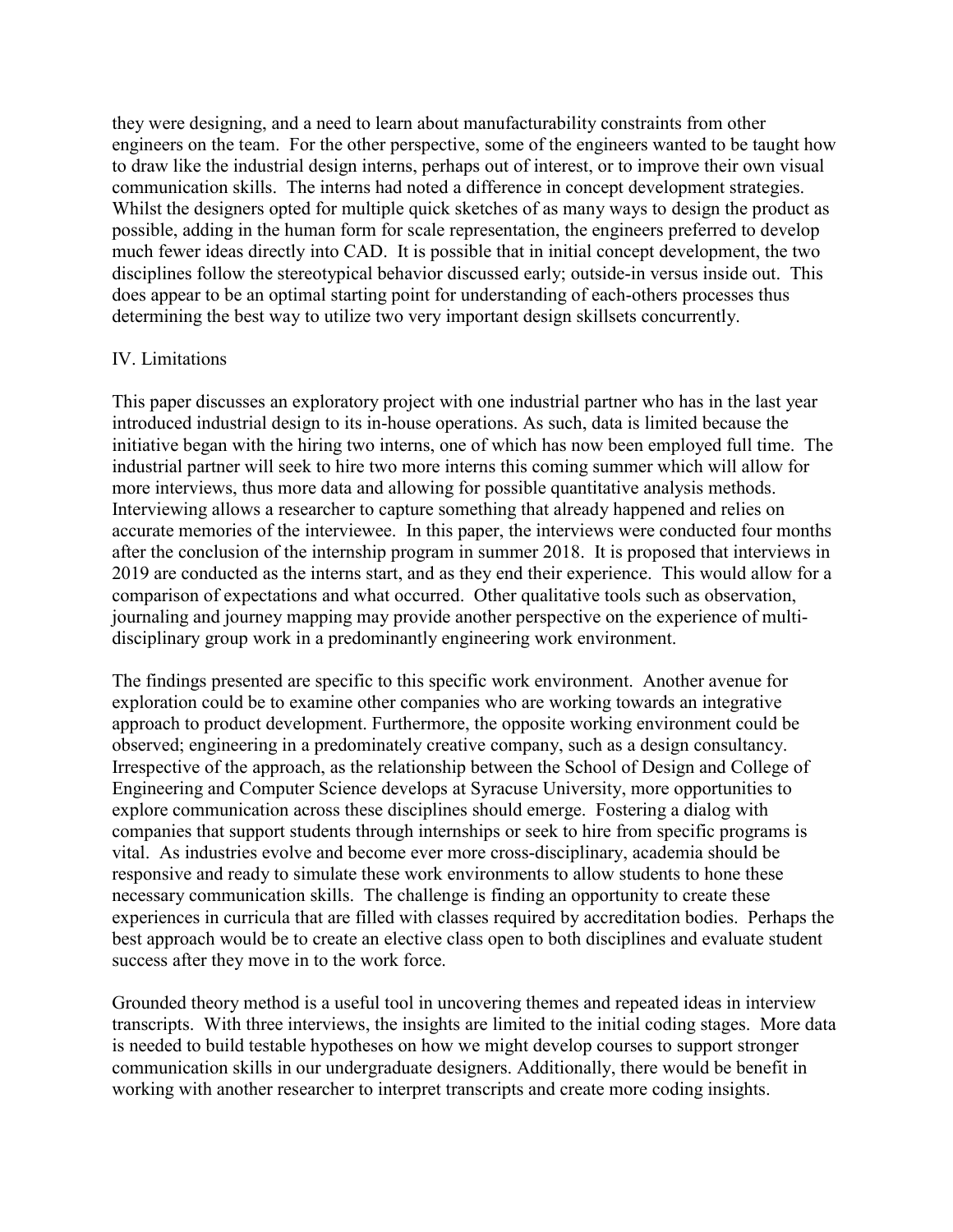#### V. Continued study

Since the completion of the internship in summer 2018, one intern has been employed fulltime at the same company as their first industrial designer. In summer 2019, two more industrial design interns will be joining the product development team. It is intended that the author will interview these interns after their time at the company. To address one limitation of this study that insight pertain to one company - further interviews will be conducted with other students who intern in non-industrial design industries. Additionally, it is planned to look at a more longitudinal study of experiences with newly graduated industrial designers to investigate how their experiences have shaped their communication skills within engineering design teams.

#### Works Cited

- [1] Industrial Design Society of America, "What is Industrial Design," 2019. [Online]. Available: http://www.idsa.org/events/what-id. [Accessed 4 February 2019].
- [2] K. T. Ulrich and S. D. Eppinger, "Industrial Design," in *Product Design and Development*, New York, McGraw-Hill, 2008, pp. 187-208.
- [3] D. G. Ullman, The Mechanical Design Process, New York: McGraw-Hill, 2009.
- [4] K. Kim and K.-p. Lee, "Two types of design approaches regarding industrial design and engineeiring design in prudct design," in *International Design Conference - Design 2010*, Dubrovnik, 2010.
- [5] K. Kim and K.-p. Lee, "Industrial designers and engineering designers; causes of conflicts, resolving strategies, and perceived image of each other," in *DRS214*, Umea, 2014.
- [6] K. Gericke and L. Blessing, "Comparisons of design methodologies and process models across disciplines: A literature review," in *International Confereence on Engineering Design, ICED11*, Copenhagen, Denmark, 2011.
- [7] S. Perrson and A. Warell, "Rrelational modes between industrial design and engineering design - a conceptual model for interdisciplinary work," in *Proccedings ACR'03*, Tsukuba, Japan, 2003.
- [8] S. Perrson and C. Wickman, "Effects of industrial design and engineering design interplay: An empirical study on tolerance management in the automotive industry," in *Internationa Design Conference, Design 2014*, Dubrovnik, Croatia, 2004.
- [9] E. Pei, I. Campbell and M. Evans, "Building a common ground The use of design representation cards for enhancing collaboration betten industrial designers and engineering designers," in *Undisciplined! Design Research Society COnference 2008*, Sheffield, UK, 2008.
- [10] P. G. Larsen, J. M. Fernandes, J. Habel, H. Lehrskov, R. J. C. Vos, O. Wallington and J. Zidek, "A multidisciplinary engineerinf summer school on an industrial setting," *European Journal of Engineerng Education,* vol. 34, no. 6, pp. 511-526, 2009.
- [11] S. Hosnedl, Z. Srp and J. Dvorak, "Cooperation of engineering and industrial designers on industrial projects," in *International Design Conference - Design 2008*, Dubrovnik, Croatia, 2008.